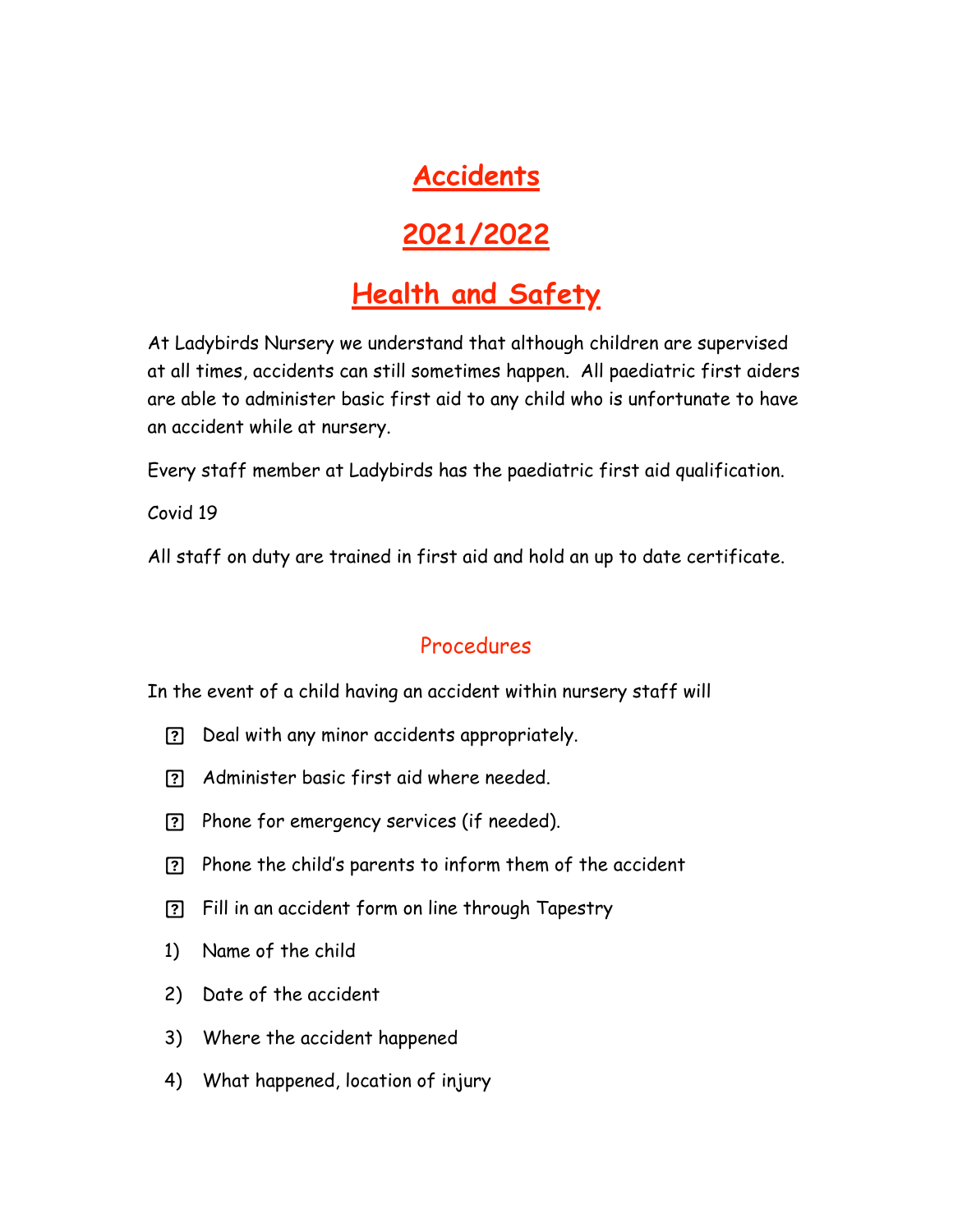#### 5) What treatment was given

Michelle and Gill get notifications of any accident in nursery and have to approve before it is sent to the parent. This is to ensure that all the correct details have been completed, and it is not classed as a significant accident or head injury that requires immediate attention.

For any head injury we always ensure we give the parents a 'curtesy call' to inform them that their child had had a head bump. We ensure that the child is monitored and any changes may require a further call to parents. Any serious head injury will result in an ambulance being called and the parents being informed immediately.

The tablet that the accident is recorded on will be taken to the door at the end of the day for parents to sign to acknowledge they understand the accident their child has been involved in.

The accident forms are stored in the child's personal on line file and can be accessed at any time.

These are downloaded at the end of the child's time at Ladybirds and printed, they are then stored for the recommended period of time.

### Incoming Accidents

Parents must inform staff if their child has had an accident at home. Staff will record this on an incident form, and the parents will be asked to sign the form.

If staff notice any injury, or evidence of injury on a child which has not occurred in the nursery and has not been mentioned to any member of staff, parents will be asked for information and this will be recorded on an incident form, which the parents will be asked to sign.

These are kept in the child's own key worker file.

Ofsted will be notified of any serious accident, illness or injury, or death of any child while in our care, and the action that has been taken. We will make a notification as soon as reasonably practical, but within any event, within 14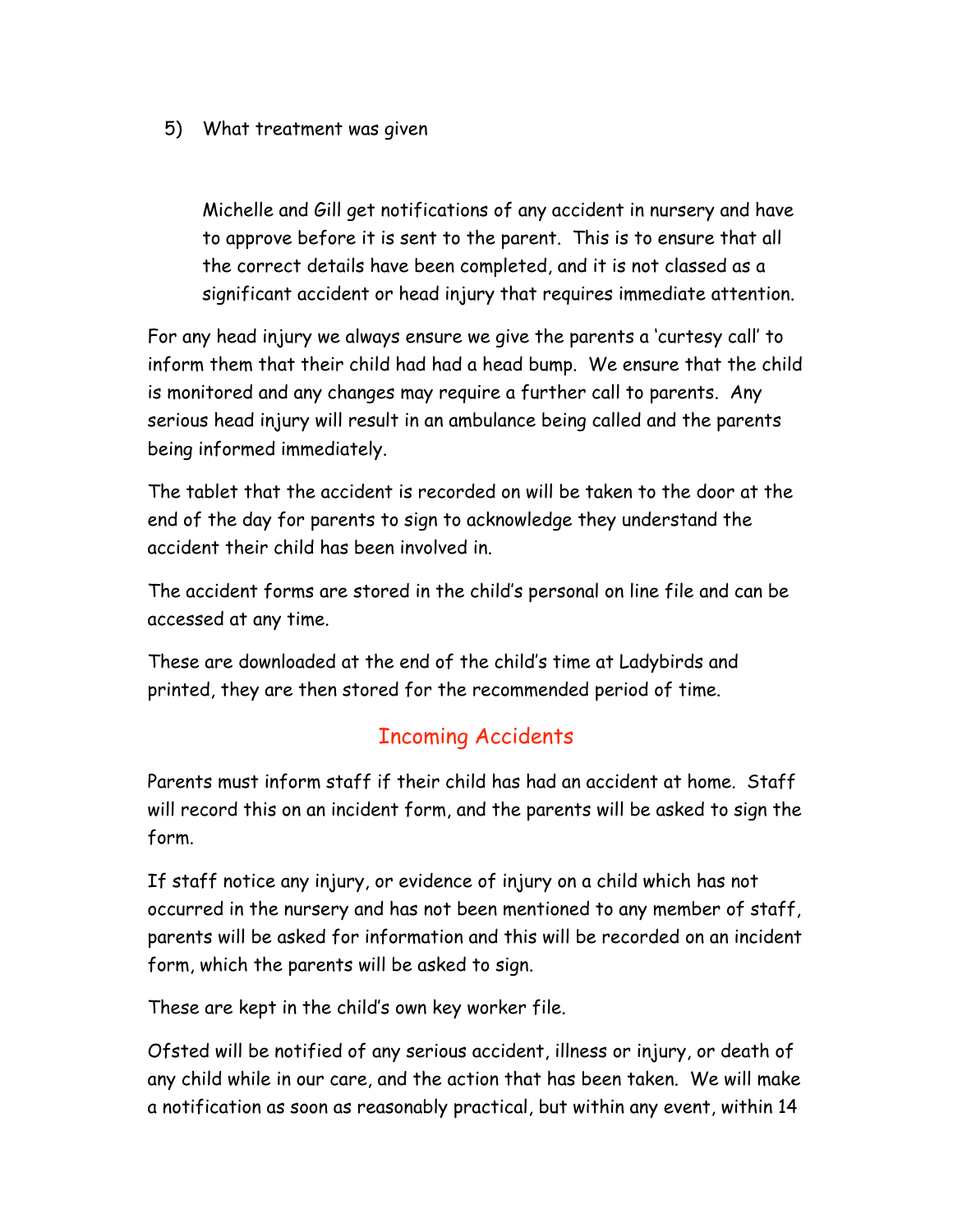days of the incident occurring.

We will also notify our Local Authority, and child protection agency (LADO Lisa Kelly) of any serious accident or injury or death, and we will act upon any advice given to us by them.

Policy Issued January 2016 Date to be Reviewed January 2017 Date Reviewed May 2017 Date to be Reviewed May 2018 Date Reviewed May 2018 Date to be Reviewed May 2019 Date Reviewed April 2019 Date to be Reviewed April 2020 Date Reviewed June 2020 (additional Covid 10 information) Date to be Reviewed August 2020 Date Reviewed November 2020 (italics added in November) Date to be Reviewed September 2021 Date Reviewed September 2021 (Covid Information removed) Date to be Reviewed September 2022 Date Reviewed December 2021 Date to be Reviewed December 2022 Date Reviewed

The policy will be reviewed sooner than the review date should any new